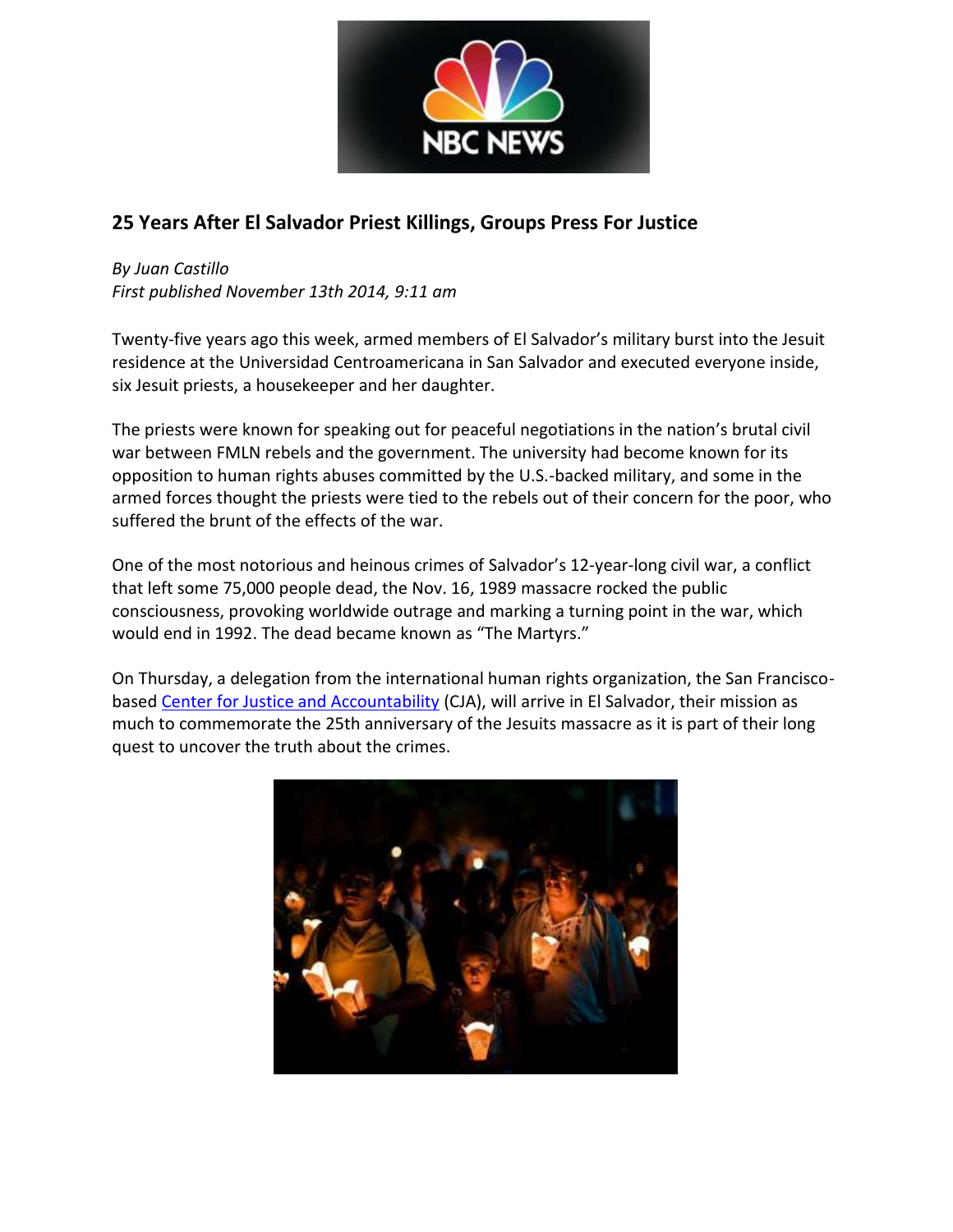The human rights group has brought a case against a number of Salvadoran former military officers alleged to be behind the Jesuit murders. Prosecution, based on the principle of "universal jurisdiction" in human rights cases, is in Spain because some of the Jesuit priests were Spaniards. CJA is asking El Salvador's new government to cooperate with the Spanish National Court's investigation.

For the first time since the civil war accords were signed, the Salvadoran republic is led by a former commander of the FMLN, or Farabundo Marti National Liberation Front, said Almudena Bernabeu, who is the lead prosecutor on CJA's case in Spain.

It's urgent to get a sense of where the Salvadoran government stands on human rights, Bernabeu told NBC News. Previous right-wing administrations were not always willing to talk about such things, but she expects the current government will be more open.

"We want to get a sense of their political agendas," Bernabeu said. "And where they stand on human rights issues, immigration and a lot of problems they need to face that have to do with (war) victims, reparations, and other related issues."

"It was a horrible war," said Almudena Bernabeu, lead prosecutor of the case in Spain against former military officers alleged to be behind the murders. "When the Jesuits were killed, it was one of the most horrible moments, almost like a punch in the stomach. After all that suffering, all those attempts to end the war, the Jesuits were killed."

She is hopeful El Salvador will cooperate with the Spanish court's investigation as well as with a request to extradite a former high military commander, Inocente Montano, to Spain for prosecution. Montano is currently jailed in the U.S. for immigration violations.

"I think they will be sympathetic to Montano's extradition. And I think that will be huge," Bernabeu said.

El Salvador has not so much healed since the civil war as it has evolved, she said.

There is some reconciliation, mostly in symbolic images, such as those of Monsignor Carlos Romero, the archbishop of San Salvador who was assassinated during the war and whose likeness can be seen everywhere in the city.

But there are other concrete examples, too, Bernabeu said, like military records being disclosed and more investigations into the thousands of disappearances of people during the war. "There is a lot to do," Bernabeu said. "But there is an opening. Something is shaking for sure."

Commemoration of the massacre will be a somber reflection. The CJA delegation will attend an evening Mass Saturday in honor of the Jesuit priests at the UCA, preceded by a candlelight procession along university streets.